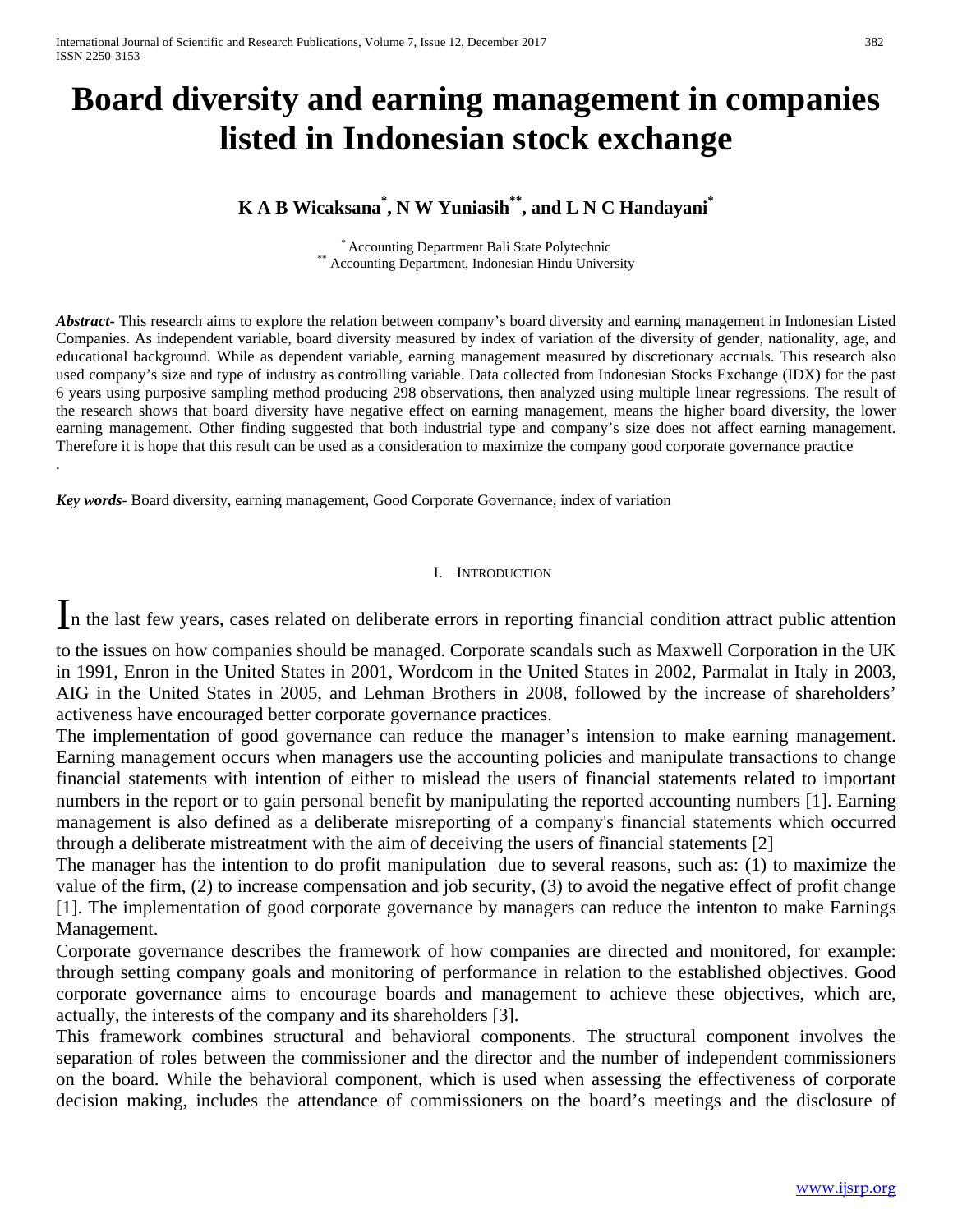company's remuneration. However, unlike traditional elements, board diversity and corporate codes of ethics are seen as indicators of independence and accountability of decision making.

Some researchs that focus on diversity and its effects on earning management reveals a wide range of findings. Rose [4] who conducted research in Denmark, examined the relationship between gender diversity and Tobin's Q score found no significant relationship between gender diversity and the value of Tobin's Q. Rauf [1] who examined the relationship between corporate characteristics and council on earning management found that firm size has a positive relationship to earning management, operational cash flow negatively affect earnings management, and board and race size have no effect on earnings management. Buniamin [5] who investigated the relationship between board diversity as measured by the presence of women in councils on earning management in Malaysia, found that board diversity positively affects the accrual discretion in Malaysia. The research of Lakhal [6], who investigated the relationship of women in councils in France to earning management shows that women have a positive influence on the accrual discretionary. Bala [2] who conducted a study in Nigeria, found an inverse relationship between board characteristics and earnings management, while board composition and women are positively associated with the accrual discretion.

The results of those researches which are still various make the research concerning board diversity is still interesting to conduct. This research tries to see the effect of board diversity on the earning management in the company. In this research, the 'board' is defined as a combination of the board of directors and the board of commissioners. To measure board diversity we are using board diversity index, four criteria are used: gender, nationality, age, and educational background. Board diversity is assumed to be high if there is a high index on board diversity index or a high variation of gender, nationality, age and educational background of board members.

The presence of board diversity in good corporate governance mechanism represent the principle of accountability and independence of decision-making. This principle of accountability should then be able to reduce the manager's intention to make earning management.

Based on the previous discussion, the earning management has the potential to become an agency problem as managers manipulate profits to mislead shareholders and to achieve their personal interests. Therefore the board has an important role in reducing the level of earning management. Some researches even show that good supervision by the board is able to maintain the credibility of the financial reporting process. In this research is then proposes research hypothesis, as follows H1: Board Diversity negatively affects earnings management as shown at Figure 1.



## **2. Research methodology**

This research uses the quantitative and qualitative data in the form of secondary data which obtained by accessing the website www.idx.co.id and using the Indonesian Capital Market Directory (ICMD). Using the purposive sampling method founded 298 observations for the past 6 years. Based on the proposed research hypothesis, it is identified three variables used in this research , they are: Board Diversity as independent variable, earning management as dependent variable, as well as types and size of the companies as control variables.

The tests on the effect of board diversity on earning management are conducted by using multiple regression analysis. Multiple regression analysis is used to show the influence of independent variables to the dependent variable. Before conducting regression analysis, classical assumption test consisted of normality test, multicollinearity test, autocorrelation test, and heterokedasitas test are done. The result of the tests then used as the basis for making conclusions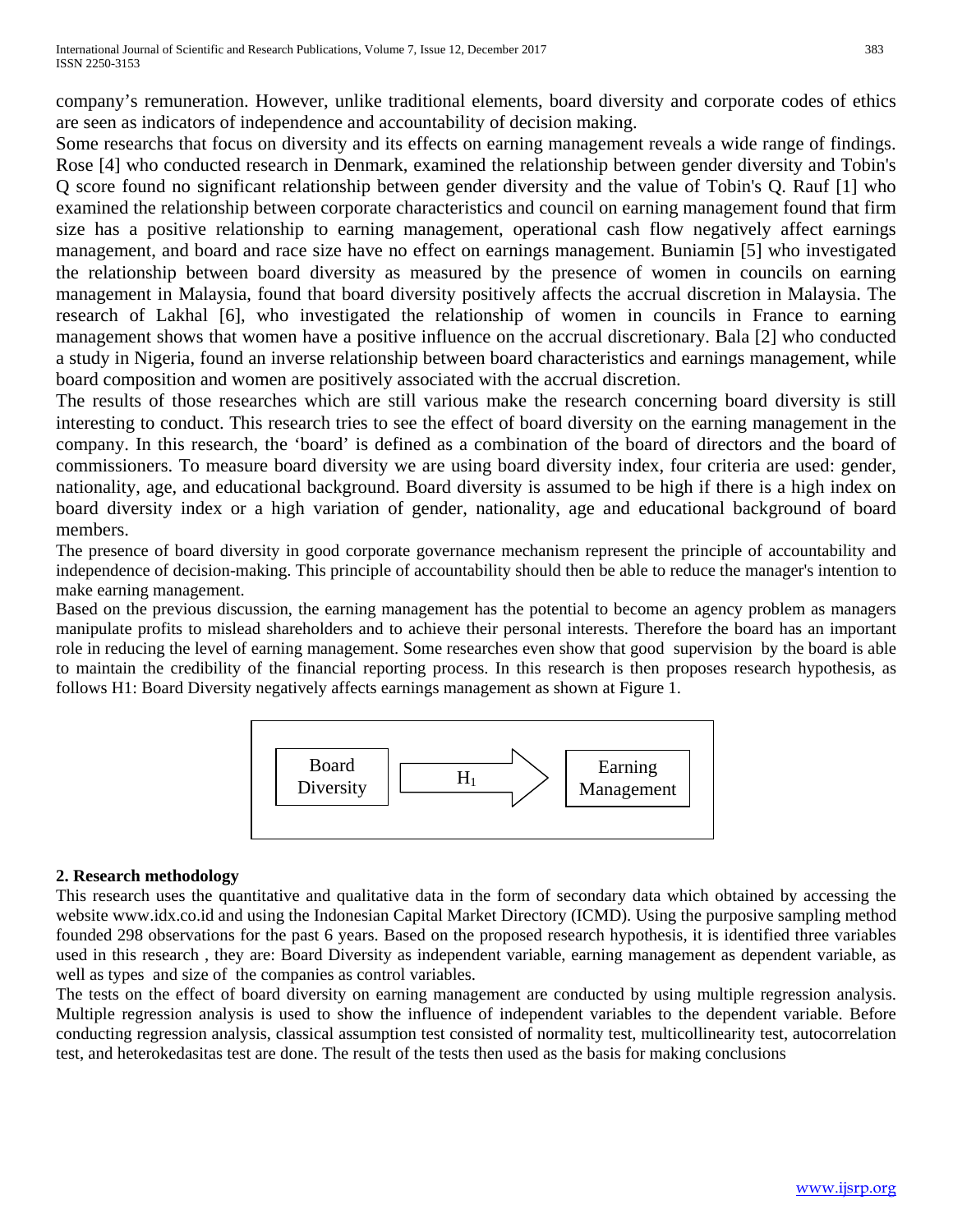#### **2.1 Description and measurement of research variables**

#### *2.1.1 Board diversity*

What is meant by the board is the number of members of the board of commissioners and the board of directors. Board diversity is measured based on four criteria: gender diversity within the board, the presence of non-Indonesian members in the board, the age variations of board members, and their educational background

Board diversity is assessed from the summation of those four criteria. The result is a score with a value range between 4 for the highest value and 0 for the lowest one. The criteria for each indicator are described as follows: (1) Gender diversity and the presence of non-Indonesian board members in the board are assessed by dummy, where if there is gender diversity or any non-Indonesian member in the board will be scored 1, otherwise it will be scored 0. (2) The age variation of board members is assessed using the standard deviation of the board member's age. The result is then divided into two groups, the group with a larger standard deviation value then scored 1, whereas the one with a small standard deviation will be scored 0. (3) Educational background is measured by, firstly, classifying educational background into accounting and finance, marketing management and strategic management, law, engineering, socio-economic and others. Then the company is divided into two groups, they are diverse and non-diverse. A company is said to be diverse when less than 40 percent of council members have the same educational background [7]. The diverse group will be scored 1, while the nondiverse will be scored 0.

#### *2.1.2 Earning management*

Analysis of earning management often focuses on management's use of discretionary accruals. Existing models range from simple models in which discretionary accruals are measured as total accruals to more sophisticated models that attempt to separate total accruals into discretionary and nondiscretionary components [8]. In this research, earning management was calculated using Jones modified model use by Dechow [8]. The formula is

$$
NDA_{\tau} = \alpha_1 (1/A_{\tau-1}) + \alpha_2 (\Delta REV_{\tau} - \Delta REC_{\tau}) + \alpha_3 (PPE_{\tau}),
$$
\n(1)

The estimates of  $\alpha_1$ ,  $\alpha_2$ ,  $\alpha_3$  and nondiscretionary accruals during the estimation period are those obtains from the original Jones model

$$
TA_{t} = a_{1}(1/A_{t-1}) + a_{2}(\Delta REV_{t}) + a_{3}(PPE_{t}) + v_{t},
$$
\n(2)

#### *2.1.3 Types of industry*

There are differences in terms of rules that govern especifically how financial companies institutions are run, There are certain measures that financial institutions must meet which are not enforced for non-financial companies. These rules will increase the incentive of financial company to meet the requirement. Therefore the financial company tends to make earning management. To control the industrial effect of this research, dummy is used; the non-financial company will be scored 2, while the financial one will be scored 1.

#### *2.1.4 Company size*

Firm size is assumed to have a direct effect on financial performance, as large firms will get benefit from economies of scale, market power, and access to resources over small firms [9]. Large companies are considered to have lower intension to do earning management comparing to small ones. In this research the size of the company is measured using the logarithm of the total assets of the company, so the greater the total logarithm value of company assets the greater the size of the company.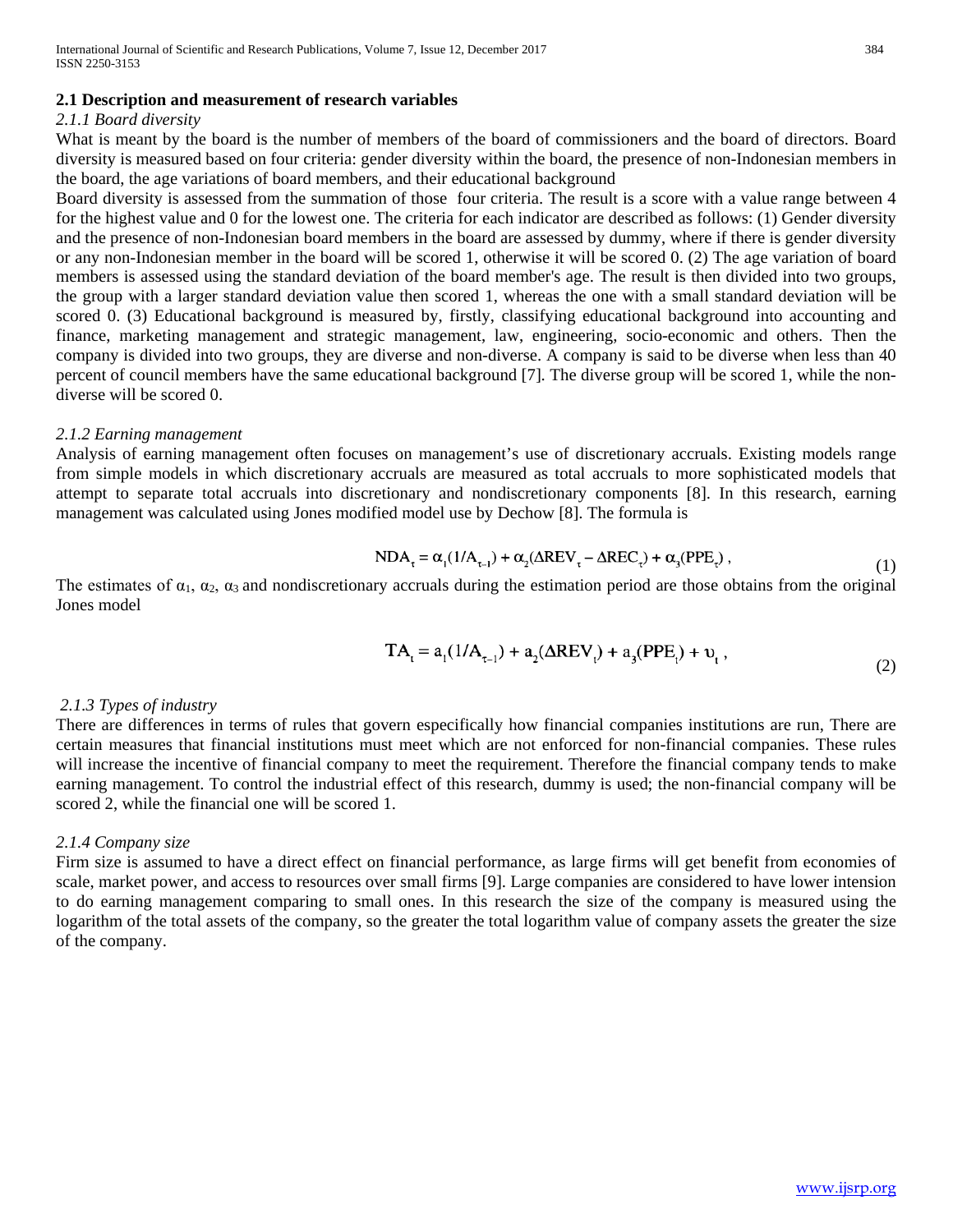### **3. Finding and discussion**

After analyzing data using SPSS 21 for windows program, the result shown in Table 1 below

|  | Model            | Unstandardized |            | Standardized |          | Sig. |
|--|------------------|----------------|------------|--------------|----------|------|
|  |                  | Coefficients   |            | Coefficients |          |      |
|  |                  | B              | Std. Error | Beta         |          |      |
|  | (Constant)       | .038           | .051       |              | .740     | .460 |
|  | Diversity        | $-.016$        | .007       | $-.141$      | $-2.190$ | .029 |
|  | Company's size   | .002           | .008       | .015         | .249     | .804 |
|  | Industrial types | .008           | .012       | .042         | .708     | .480 |
|  | LAGy             | .229           | .058       | .228         | 3.955    | .000 |

**Table 1.** Multiple Linier Regression Result.

Table 1 reveals that board diversity has significant effect to earning management. It can be concluded from the number of level of significance 0.029 under the level of  $\alpha$  of 5%, while the direction of board diversity effect on earning management is negative as shown from the negative β. From the above result, it can be said that the research hypothesis is accepted. This means board diversity negatively affects earning management. The presence of board diversity in good corporate governance mechanism represent the principle of accountability and independence of decision-making. This principle of accountability able to reduce the manager's intention to make earning management

This research finding is in accordance with Zwet's [11} finding that stated board diversity affects earning management. Lakhal [6] also stated that women presence inside the company's board can reduce earning management. Board diversity in company's board as hypothesized in this research is able to reduce earning management. It can be predicted that the role of diverse board as monitoring mechanism is able to control management's accounting policy so that it can reduce earning management.

Table 1 also shows that the controlling variables which are company's size and industrial type do not significantly affecting the earning management. It is concluded from the sig number, respectively 0.804 and 0.480, which are higher than the significant level of 5%

Other findings are that the company's size and industrial type do not affect earning management. Both large and small companies have the same incentive to do earning management. The same finding can be applied to financial and non-financial companies. Both of them have the same incentive to do earning management. These results are in accordance with Kim's [12] finding, stated that both large and small companies manage their earnings. While industrial type doesn't significantly affect earning management. Nurdiana [13] also stated that size of company does not affect earning management. Alexander [14] claimed that industry type and size do not influenced earning management. Furthermore he stated that earning management does not depending on the size of company.

## **4. Conclusion**

This research aims to find out the relation between high board diversity with the earning management. High board diversity measured by the variation of gender, nationality, age, and educational background of company's board member, while earning management measured by discretionary accruals.

The result of the analysis which use 298 observations from the past 6 years show that there is a significant negative effect of board diversity on earning management. This means the higher board diversity, the lower earning management practice is. Based on this finding, the board diversity can be used as a good corporate governance mechanism since it can reduce the earning management.

Other finding is that company size and industrial type do not affect the earning management. Big or small companies have the same incentive to do earning management. The same for industrial type, either financial or